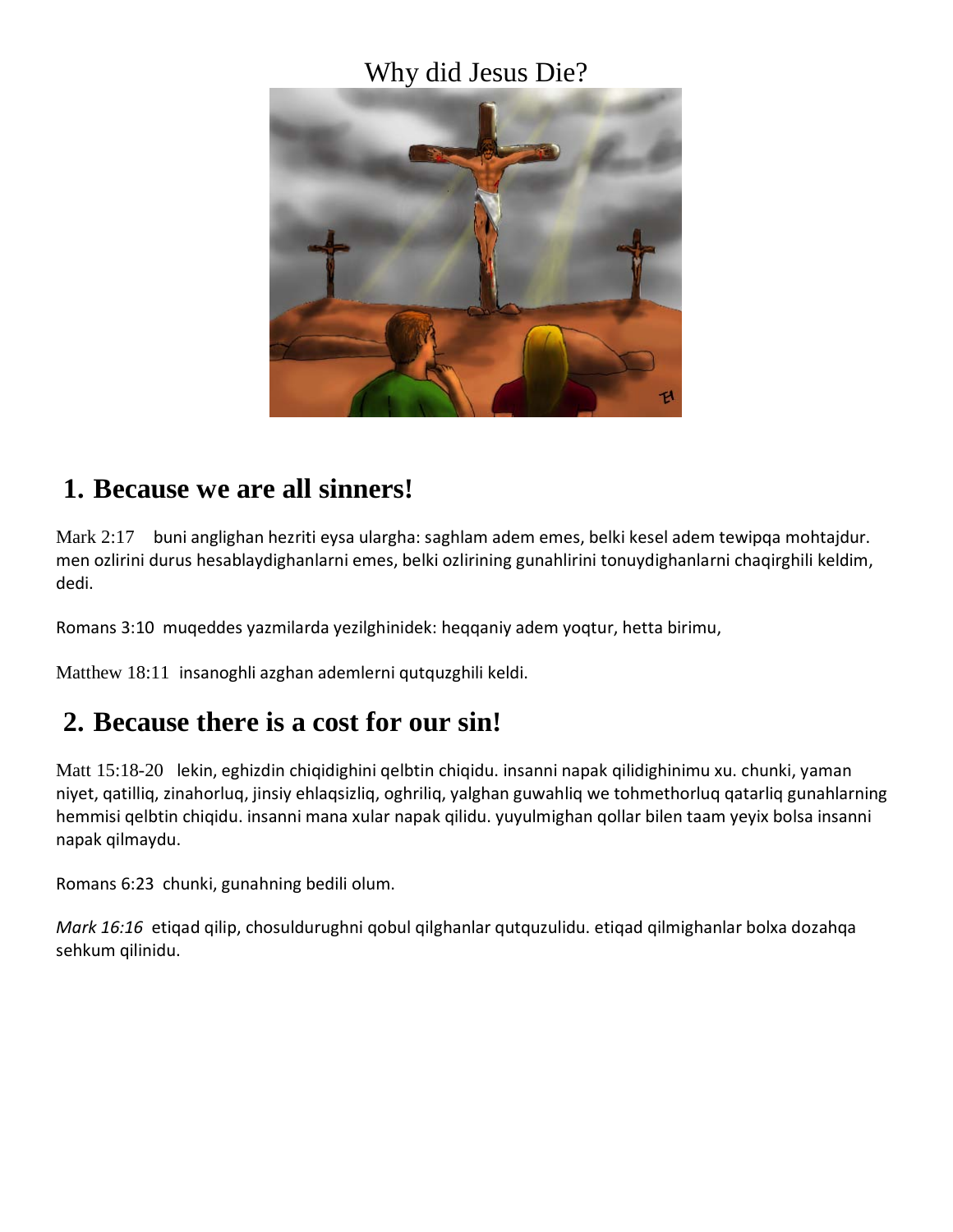

## **There is a price for sin!**

# **3. Because Jesus died and paid for our sins on the cross!**

Matthew 1:21 u bir oghul tughidu. uninggha eysa menisi perwerdigar qutquzidu dep isim qoyghin, chunki u oz helqini gunahliridin qutquzidu dedi.

Romans 5:8 eysa mesih biz tehi gunahkar waqtimizdila, biz uchun oz jenini pida qildi. mana bu arqiliq huda ozining bizge bolghan mehir-muhebbitini ispatlidi.

John 3:16 chunki huda dunyadiki insanlarni xu qeder soyiduki, ozining birdinbir yegane oghligha etiqad qilghan herbir kixi halak bolmay, mengguluk hayatqa erixixi uchun, uni qurban boluxqa ewetip berdi.

Matthew 18:11 insanoghli azghan ademlerni qutquzghili keldi.

## **4. Salvation is a free gift, not by good works. You must take God's word for it, and trust Jesus alone!**

Acts 4:12 peqet hezriti eysala bizni qutquzalaydu. chunki, putkul insaniyet dunyasida hezriti eysadin baxqa, huda teyinligen hechqandaq qutquzghuchi yoqtur!

Ephesians 2:8-9 siler eysa mesihke etiqad qilip, hudaning mehir-xepqiti arqiliq qutquzuldunglar. bu silerning ejringlardin kelgen emes, belki hudadin kelgen iltipattur. siler hergizmu yahxi emeller bilen qutquzulmidinglar, xunga silerning mahtinixqa heqqinglar yoq.

Titus 3:5 biz yahxi emeller bilen emes, belki uning rehim-xepqitidin qutquzulduq. huda bizning gunahlirimizni yuyup, muqeddes roh arqiliq bizni qaytidin toreldurup, yengi hayatqa erixturux bilen bizni qutquzdi.

# **5. We must put our faith and trust in Christ alone!**